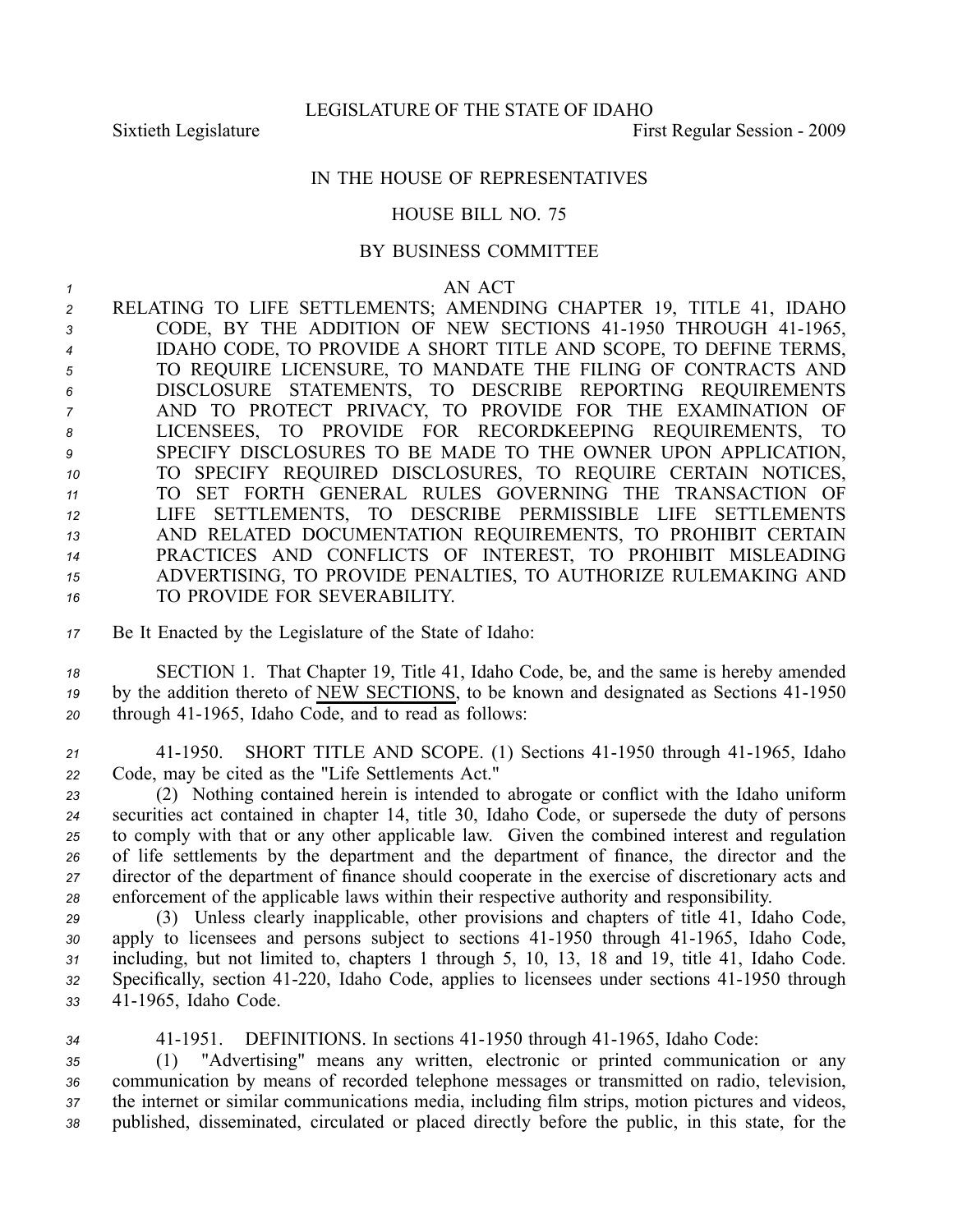*<sup>1</sup>* purpose of creating an interest in or inducing <sup>a</sup> person to sell, assign, devise, bequest or transfer *<sup>2</sup>* the death benefit or ownership of <sup>a</sup> life insurance policy pursuan<sup>t</sup> to <sup>a</sup> life settlement contract.

 (2) "Business of life settlements" means an activity involved in, but not limited to, the offering to enter into, soliciting, negotiating, procuring or effectuating <sup>a</sup> life settlement contract. The transaction of the business of life settlements is within the scope of the transaction of the 6 business of insurance as provided in section 41-112, Idaho Code.

*<sup>7</sup>* (3) "Chronically ill" means:

*<sup>8</sup>* (a) Being unable to perform at least two (2) activities of daily living such as eating, *<sup>9</sup>* toileting, transferring, bathing, dressing or continence; or

*<sup>10</sup>* (b) Requiring substantial supervision to protect the individual from threats to health and *<sup>11</sup>* safety due to severe cognitive impairment.

 (4) "Financing entity" means an underwriter, placement agent, lender, purchaser of securities, purchaser of <sup>a</sup> policy or certificate from <sup>a</sup> life settlement provider, credit enhancer or any entity that has <sup>a</sup> direct ownership in <sup>a</sup> policy or certificate that is the subject of <sup>a</sup> life settlement contract, but:

*<sup>16</sup>* (a) Whose principal activity related to the transaction is providing funds to effect the life *<sup>17</sup>* settlement or purchase of one (1) or more settled policies; and

*<sup>18</sup>* (b) Who has an agreemen<sup>t</sup> in writing with one (1) or more licensed life settlement *<sup>19</sup>* providers to finance the acquisition of life settlement contracts.

*<sup>20</sup>* "Financing entity" does not include <sup>a</sup> nonaccredited investor. An "accredited investor" is *<sup>21</sup>* defined by rule 501 of regulation D, 17 CFR 230.501(a).

*<sup>22</sup>* (5) "Life insurance producer" means any person licensed in this state as <sup>a</sup> resident or *<sup>23</sup>* nonresident insurance producer who has received qualification or authority for life insurance *24* coverage or a life line of coverage pursuant to section 41-1008, Idaho Code.

 (6) "Life settlement broker" or "broker" means <sup>a</sup> person who, working exclusively on behalf of an owner and for <sup>a</sup> fee, commission or other valuable consideration, offers or attempts to negotiate life settlement contracts between an owner and one (1) or more life settlement providers or one (1) or more life settlement brokers. Notwithstanding the manner in which the life settlement broker is compensated, <sup>a</sup> life settlement broker is deemed to represen<sup>t</sup> only the owner, and not the insurer or the life settlement provider, and owes <sup>a</sup> fiduciary duty to the owner to act according to the owner's instructions and in the best interest of the owner. Nothing in this definition reduces or impairs the scope of the definitions in 33 section 30-14-102, Idaho Code, including, but not limited to, agent, broker-dealer, investment adviser, and investment adviser representative. The term does not include an attorney, certified public accountant or <sup>a</sup> financial planner accredited by <sup>a</sup> nationally recognized accreditation agency, who is retained to represen<sup>t</sup> the owner and whose compensation is not paid directly or indirectly by the life settlement provider or purchaser.

 (7) "Life settlement contract" means an agreemen<sup>t</sup> between an owner and <sup>a</sup> life settlement provider or any affiliate, as that term is defined in section 413801(1), Idaho Code, of the life settlement provider establishing the terms under which compensation or anything of value is or will be paid, which compensation or value is less than the expected death benefits of the policy, in return for the owner's presen<sup>t</sup> or future assignment, transfer, sale, hypothecation, devise or bequest of the death benefit or ownership of any portion of the insurance policy or certificate of insurance. Nothing in this definition reduces or impairs the scope of the definition 45 of security contained in section 30-14-102(28), Idaho Code.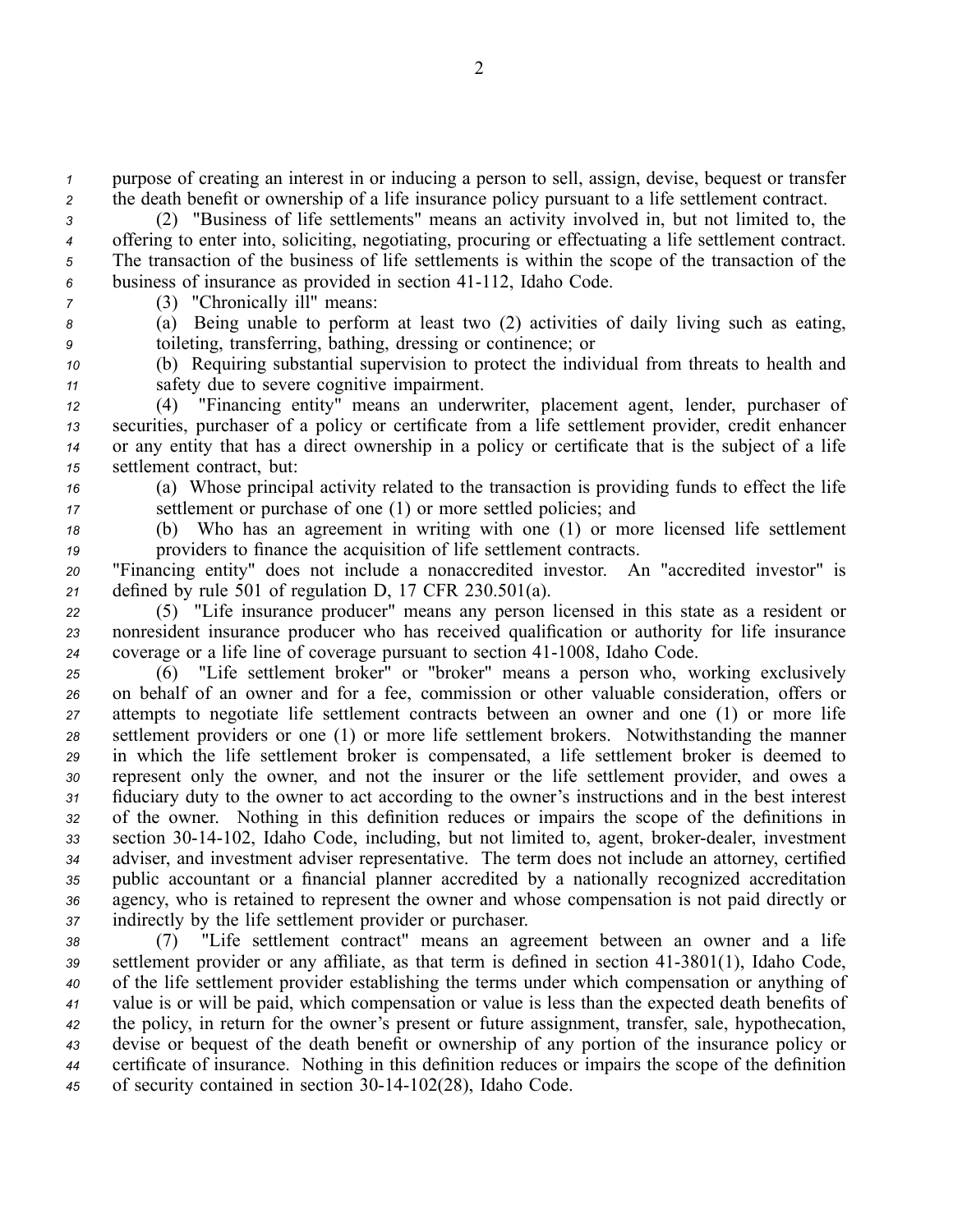| $\mathbf{1}$ | (a) "Life settlement contract" includes a premium finance loan made for a life insurance                                                          |
|--------------|---------------------------------------------------------------------------------------------------------------------------------------------------|
| 2            | policy on or before the date of issuance of the policy where one (1) or more of the                                                               |
| 3            | following conditions apply:                                                                                                                       |
| 4            | (i) The loan proceeds are not used solely to pay premiums for the policy and any                                                                  |
| 5            | costs or expenses incurred by the lender or the borrower in connection with the                                                                   |
| 6            | financing;                                                                                                                                        |
| 7            | (ii) The owner or the insured receives on the date of the premium finance loan a<br>guarantee of a future life settlement value of the policy; or |
| 8            | (iii) The owner or the insured agrees on the date of the premium finance loan                                                                     |
| 9            | to sell the policy or any portion of its death benefit on any date following the                                                                  |
| 10           | issuance of the policy.                                                                                                                           |
| 11           | "Life settlement contract" includes the transfer, for compensation or value, of<br>(b)                                                            |
| 12           | ownership or beneficial interest in a trust or other entity that owns such policy if the trust                                                    |
| 13           | or other person was formed or availed of for the principal purpose of acquiring one (1)                                                           |
| 14           | or more life insurance policies which life insurance contract insures the life of a person                                                        |
| 15           | residing in this state.                                                                                                                           |
| 16           | (c) "Life settlement contract" does not include any of the following:                                                                             |
| 17           | A policy loan or accelerated death benefit made by the insurer pursuant to the<br>(1)                                                             |
| 18           | policy's terms;                                                                                                                                   |
| 19<br>20     | (ii) A loan, the proceeds of which are used solely to pay:                                                                                        |
|              | (A) Premiums for the policy; and                                                                                                                  |
| 21<br>22     | The costs of the loan, including, without limitation, interest,<br>(B)                                                                            |
| 23           | arrangement fees, utilization fees and similar fees, closing costs, legal fees                                                                    |
| 24           | and expenses, trustee fees and expenses, and third party collateral provider                                                                      |
| 25           | fees and expenses, including fees payable to letter of credit issuers;                                                                            |
| 26           | A loan made by a bank or other licensed financial institution in which the<br>(111)                                                               |
| 27           | lender takes an interest in a life insurance policy solely to secure repayment of a                                                               |
| 28           | loan or, if there is a default on the loan and the policy is transferred, the transfer                                                            |
| 29           | of such a policy by the lender, provided that neither the default itself nor the                                                                  |
| 30           | transfer of the policy in connection with the default is pursuant to an agreement or                                                              |
| 31           | understanding with any other person for the purpose of evading regulation under                                                                   |
| 32           | sections 41-1950 through 41-1965, Idaho Code;                                                                                                     |
| 33           | A loan made by a lender that does not violate the Idaho consumer credit<br>(iv)                                                                   |
| 34           | code, provided that the premium finance loan is not described in paragraph (a) of                                                                 |
| 35           | this subsection;                                                                                                                                  |
| 36           | An agreement where all the parties are closely related to the insured by<br>(v)                                                                   |
| 37           | blood or law or have a lawful substantial economic interest in the continued life,                                                                |
| 38           | health and bodily safety of the person insured, or are trusts established primarily                                                               |
| 39           | for the benefit of such parties;                                                                                                                  |
| 40           | (vi) Any designation, consent or agreement by an insured who is an employee of                                                                    |
| 41           | an employer in connection with the purchase by the employer, or trust established                                                                 |
| 42           | by the employer, of life insurance on the life of the employee;                                                                                   |
| 43           | (vii) A bona fide business succession planning arrangement:                                                                                       |
| 44           | (A) Between one (1) or more shareholders in a corporation or between                                                                              |
| 45           | a corporation and one (1) or more of its shareholders or one (1) or more                                                                          |
| 46           | trusts established by its shareholders;                                                                                                           |
|              |                                                                                                                                                   |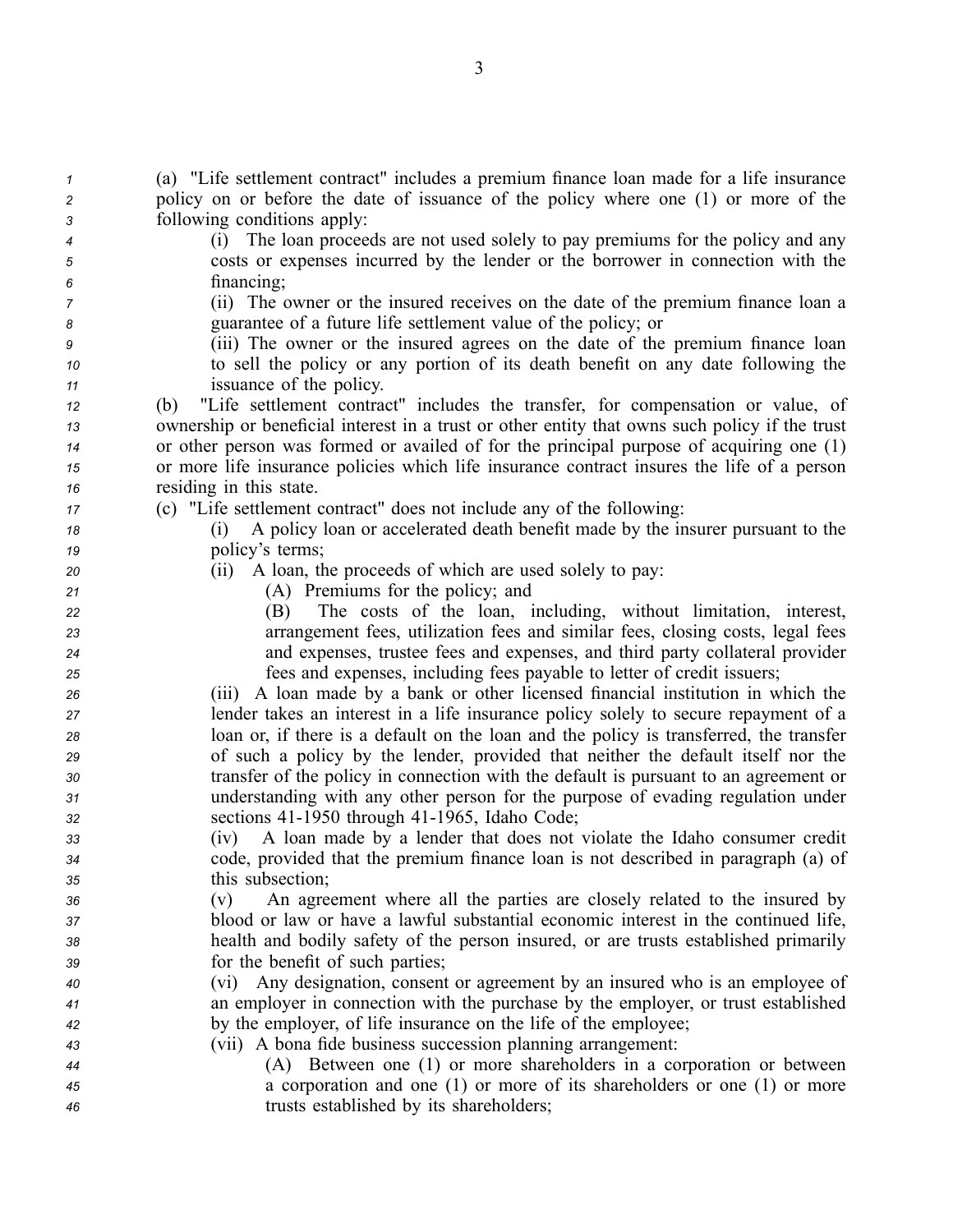| $\mathcal I$   | Between one (1) or more partners in a partnership or between a<br>(B)                                                                   |
|----------------|-----------------------------------------------------------------------------------------------------------------------------------------|
| $\overline{c}$ | partnership and one $(1)$ or more of its partners or one $(1)$ or more trusts                                                           |
| 3              | established by its partners; or                                                                                                         |
| 4              | (C) Between one (1) or more members in a limited liability company or                                                                   |
| 5              | between a limited liability company and one (1) or more of its members or                                                               |
| 6              | one (1) or more trusts established by its members;                                                                                      |
| 7              | (viii) An agreement entered into by a service recipient, or a trust established by                                                      |
| 8              | the service recipient, and a service provider, or a trust established by the service                                                    |
| 9              | provider, who performs significant services for the service recipient's trade or                                                        |
| 10             | business; or                                                                                                                            |
| 11             | (ix) Any other contract, transaction or arrangement exempted from the definition                                                        |
| 12             | of life settlement contract by the director based on a determination that the                                                           |
| 13             | contract, transaction or arrangement is not of the type intended to be regulated by                                                     |
| 14             | sections 41-1950 through 41-1965, Idaho Code.                                                                                           |
| 15             | (8) "Life settlement provider" or "provider" means a person, other than an owner, who                                                   |
| 16             | enters into or effectuates a life settlement contract with an owner resident in this state. Nothing                                     |
| 17             | in this definition reduces or impairs the scope of the definitions of section 30-14-102, Idaho                                          |
| 18             | Code, including, but not limited to, agent, broker-dealer, investment adviser, and investment                                           |
| 19             | adviser representative. "Life settlement provider" does not include:                                                                    |
| 20             | (a) A bank, savings bank, savings and loan association, credit union or other licensed                                                  |
| 21             | lending institution that takes an assignment of a life insurance policy solely as collateral                                            |
| 22             | for a loan;                                                                                                                             |
| 23             | (b) A premium finance company making premium finance loans that takes an assignment                                                     |
| 24             | of a life insurance policy solely as collateral for a loan;                                                                             |
| 25             | (c) The insurer of the life insurance policy;<br>An authorized or eligible insurer that provides stop loss coverage or financial<br>(d) |
| 26             | guaranty insurance to a life settlement provider, purchaser, financing entity, special                                                  |
| 27             | purpose entity or related provider trust;                                                                                               |
| 28<br>29       | (e) A financing entity;                                                                                                                 |
| 30             | A special purpose entity;<br>(f)                                                                                                        |
| 31             | (g) A related provider trust; or                                                                                                        |
| 32             | Any other person that the director determines is not the type of person intended to be<br>(h)                                           |
| 33             | covered by the definition of life settlement provider.                                                                                  |
| 34             | (9) "Owner" means the owner of a life insurance policy or a certificate holder under                                                    |
| 35             | a group policy who resides in this state and enters or seeks to enter into a life settlement                                            |
| 36             | contract. For the purposes of sections 41-1950 through 41-1965, Idaho Code, an owner shall                                              |
| 37             | not be limited to an owner of a life insurance policy or a certificate holder under a group policy                                      |
| 38             | insuring the life of an individual with a terminal or chronic illness or condition except where                                         |
| 39             | specifically addressed.                                                                                                                 |
| 40             | (a) If there is more than one (1) owner on a single policy and the owners are residents                                                 |
| 41             | of different states, the transaction shall be governed by the law of the state in which                                                 |
| 42             | the owner having the largest percentage ownership resides or, if the owners hold equal                                                  |
| 43             | ownership, the state of residence of one (1) owner agreed upon in writing by all the                                                    |
| 44             | owners.                                                                                                                                 |
| 45             | (b) "Owner" does not include:                                                                                                           |
|                |                                                                                                                                         |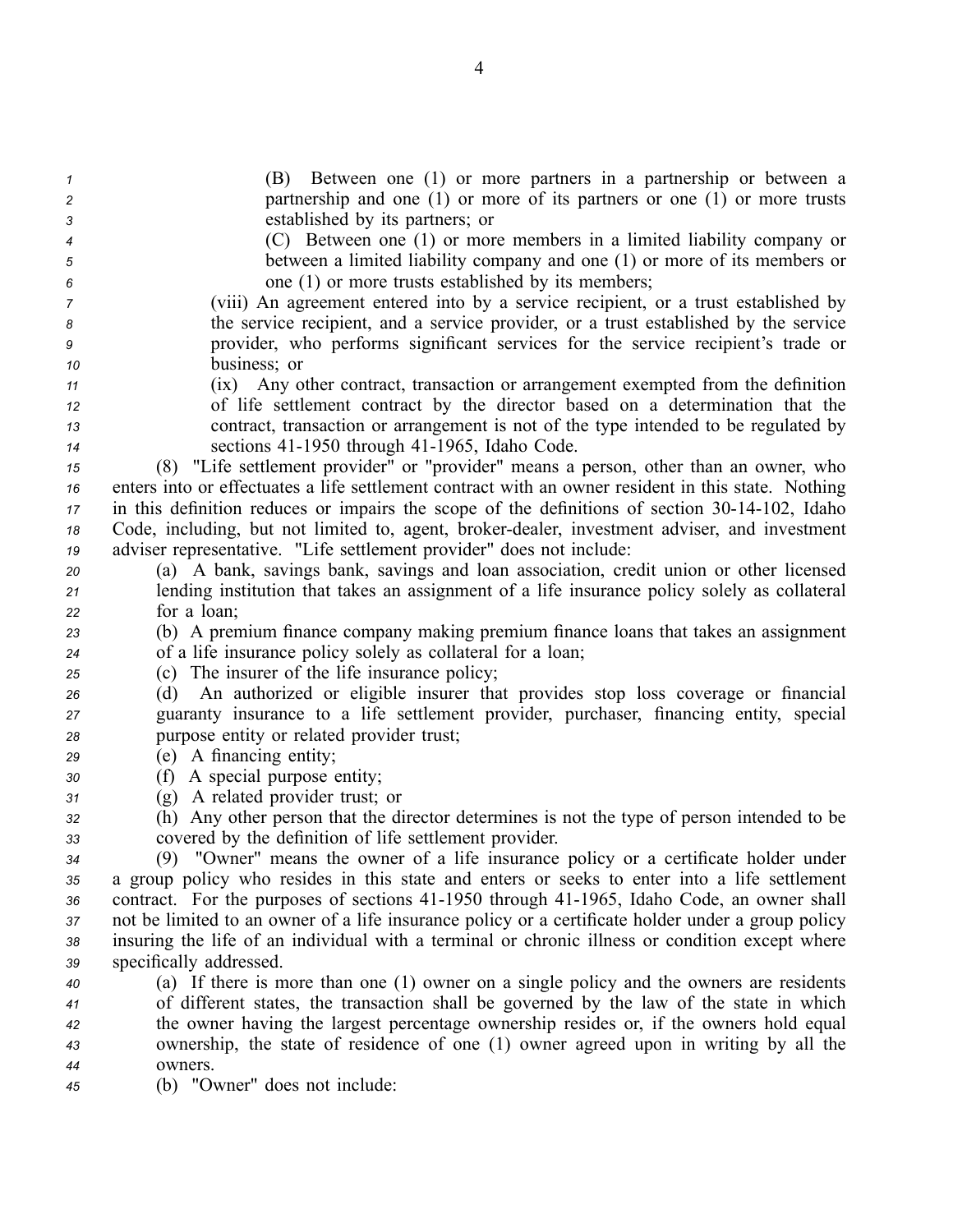*1* (i) A licensee under sections 41-1950 through 41-1965, Idaho Code, including *<sup>2</sup>* <sup>a</sup> life insurance producer acting as <sup>a</sup> life settlement broker pursuan<sup>t</sup> to sections *3* 41-1950 through 41-1965, Idaho Code;

- *<sup>4</sup>* (ii) Qualified institutional buyer as defined, respectively, in rule 144A, 17 CFR *<sup>5</sup>* 230.144A, promulgated under the federal securities act of 1933, 15 USC section *<sup>6</sup>* 77a et seq., as amended;
- *<sup>7</sup>* (iii) A financing entity;
- *<sup>8</sup>* (iv) A special purpose entity; or

*<sup>9</sup>* (v) A related provider trust.

*<sup>10</sup>* (10) "Policy" means an individual or group policy, group certificate, contract or *<sup>11</sup>* arrangemen<sup>t</sup> of life insurance owned by <sup>a</sup> resident of this state, regardless of whether delivered *<sup>12</sup>* or issued for delivery in this state.

*<sup>13</sup>* (11) "Premium finance loan" means <sup>a</sup> loan made primarily for the purpose of making *<sup>14</sup>* premium payments on <sup>a</sup> life insurance policy, which loan is secured by an interest in such life *<sup>15</sup>* insurance policy.

 (12) "Related provider trust" means <sup>a</sup> titling trust or other trust established by <sup>a</sup> licensed life settlement provider or <sup>a</sup> financing entity for the sole purpose of holding the ownership or beneficial interest in purchased policies in connection with <sup>a</sup> financing transaction. The trust shall have <sup>a</sup> written agreemen<sup>t</sup> with the licensed life settlement provider under which the licensed life settlement provider is responsible for ensuring compliance with all statutory and regulatory requirements and under which the trust agrees to make all records and files related to life settlement transactions available to the director as if those records and files were maintained directly by the licensed life settlement provider.

*<sup>24</sup>* (13) "Settled policy" means <sup>a</sup> life insurance policy or certificate that has been acquired by *<sup>25</sup>* <sup>a</sup> life settlement provider pursuan<sup>t</sup> to <sup>a</sup> life settlement contract.

*<sup>26</sup>* (14) "Special purpose entity" means <sup>a</sup> corporation, partnership, trust, limited liability *<sup>27</sup>* company or other similar entity formed solely to provide either directly or indirectly access *<sup>28</sup>* to institutional capital markets:

*<sup>29</sup>* (a) For <sup>a</sup> financing entity or licensed life settlement provider;

*<sup>30</sup>* (b) In connection with <sup>a</sup> transaction in which the securities in the special purposes entity *<sup>31</sup>* are acquired by the owner or by "qualified institutional buyers" as defined in rule 144 of *<sup>32</sup>* the federal securities act of 1933, as amended; or

*<sup>33</sup>* (c) In connection with <sup>a</sup> transaction in which the securities pay <sup>a</sup> fixed rate of return *<sup>34</sup>* commensurate with established assetbacked institutional capital markets.

 (15) "Stranger-originated life insurance" or "STOLI" means an act, plan, practice, or arrangemen<sup>t</sup> to initiate <sup>a</sup> life insurance policy for the benefit of <sup>a</sup> third party investor who, at the time of policy origination, has no insurable interest in the insured. STOLI practices include, but are not limited to, cases in which life insurance is purchased with resources or guarantees from or through <sup>a</sup> person, who, at the time of policy inception, could not lawfully initiate the policy himself or itself, and where, at the time of inception, there is an arrangemen<sup>t</sup> or agreement, whether oral or written, to directly or indirectly transfer the ownership of the policy or the policy benefits to <sup>a</sup> third party. Trusts that are created to give the appearance of an insurable interest and are used to initiate policies for investors violate insurable interest laws and the prohibition against wagering on life. STOLI arrangements do not include those practices set forth in subsection (7)(c) of this section.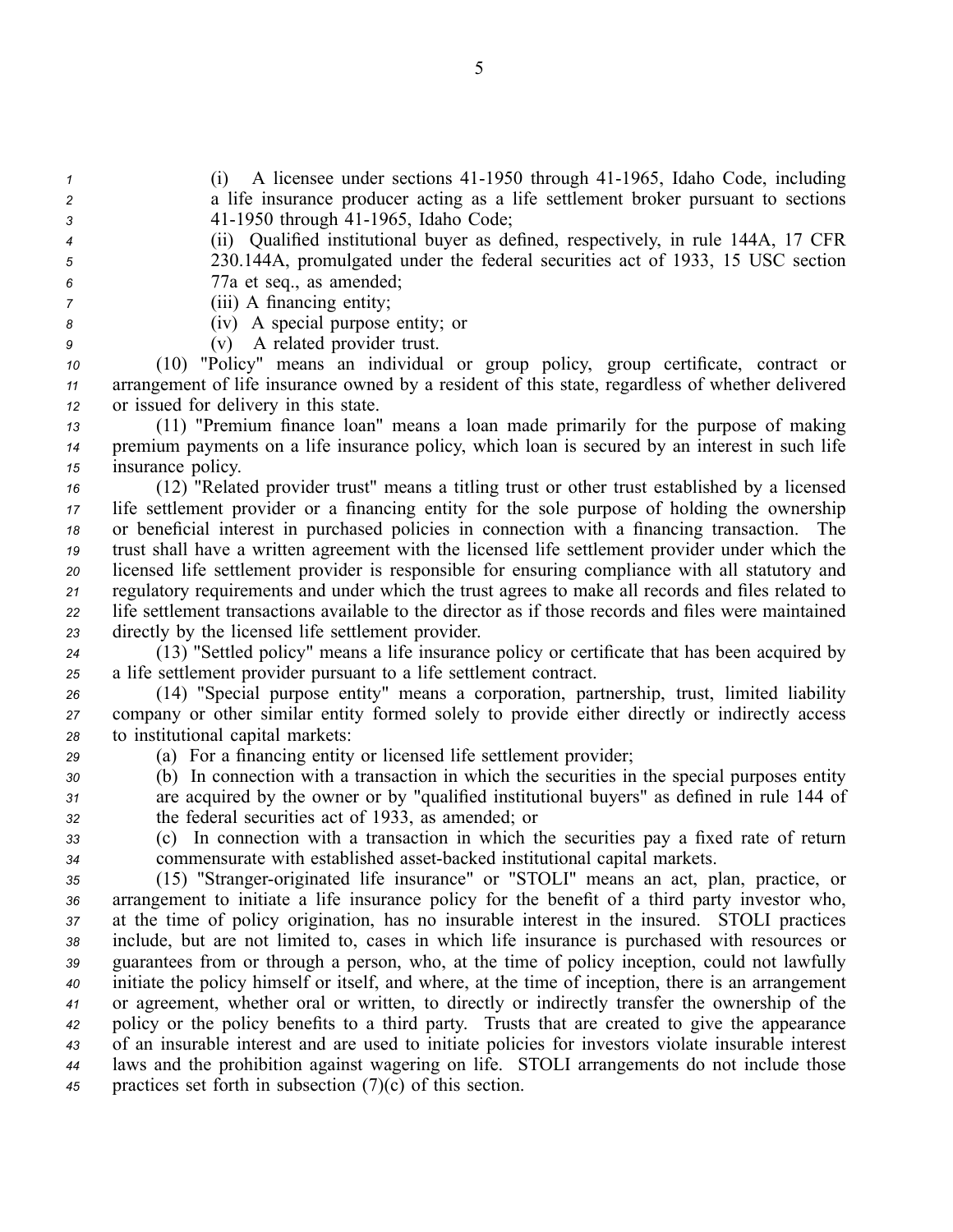*<sup>1</sup>* (16) "Terminally ill" means having an illness or sickness that can reasonably be expected 2 to result in death within twenty-four (24) months or less.

 411952. LICENSE REQUIREMENT. (1) A person shall not act as <sup>a</sup> life settlement provider or life settlement broker where the owner of the life insurance policy is <sup>a</sup> resident of this state without first obtaining <sup>a</sup> license from the director as <sup>a</sup> life insurance producer under chapter 10, title 41, Idaho Code, and complying with the additional requirements set forth in *z* sections 41-1950 through 41-1965, Idaho Code.

 (2) Not later than ten (10) days from the first day of operating as <sup>a</sup> life settlement broker or provider, and thereafter upon renewal of the life insurance producer license, the life insurance producer shall notify the director that he or she is acting as <sup>a</sup> life settlement broker or provider on <sup>a</sup> form prescribed by the director, and shall pay any applicable fee to be determined by the director specified by rule pursuant to section 41-401, Idaho Code. Notification shall include an acknowledgment by the life insurance producer that he or she will operate as <sup>a</sup> life 14 settlement broker in accordance with sections 41-1950 through 41-1965, Idaho Code.

 (3) The insurer that issued the policy being settled shall not be responsible for any act or omission of <sup>a</sup> life settlement broker or life settlement provider arising out of or in connection with the life settlement transaction, unless the insurer receives compensation for the placement of <sup>a</sup> life settlement contract from the life settlement provider or life settlement broker in connection with the life settlement contract.

 411953. FILING OF LIFE SETTLEMENT CONTRACTS AND DISCLOSURE STATEMENTS. A person shall not use <sup>a</sup> life settlement contract form or provide to an owner <sup>a</sup> disclosure statement form in this state unless first filed with the director accompanied by <sup>a</sup> 23 certification that the form is in compliance with sections 41-1950 through 41-1965, Idaho Code. The director may disapprove <sup>a</sup> life settlement contract form or disclosure statement form if, in the director's opinion, the contract or provisions contained therein fail to meet the requirements 26 of sections 41-1950 through 41-1965, Idaho Code, or are unreasonable, contrary to the interests of the public, or otherwise misleading or unfair to the owner. At the director's discretion, the director may require the submission of advertising material.

 411954. REPORTING REQUIREMENTS AND PRIVACY. (1) Each life settlement provider shall file with the director, on or before March 1 of each year, an annual statement containing such information on <sup>a</sup> form prescribed by the director or as prescribed by rule. Such information shall be limited to only those transactions where the owner is <sup>a</sup> resident of this *33* state.

 (2) Except as otherwise allowed or required by law, <sup>a</sup> life settlement provider, life settlement broker, insurance company, insurance producer, information bureau, rating agency or company, or any other person with actual knowledge of an insured's identity, shall not disclose that identity as an insured, or the insured's financial or medical information to any other person unless the disclosure is:

*<sup>39</sup>* (a) Necessary to effect <sup>a</sup> life settlement between the owner and <sup>a</sup> life settlement provider *<sup>40</sup>* and the owner and insured have provided prior written consent to the disclosure;

*<sup>41</sup>* (b) Provided in response to an investigation or examination by the director or any other *<sup>42</sup>* governmental officer or agency;

*<sup>43</sup>* (c) A term of or condition to the transfer of <sup>a</sup> policy by one (1) life settlement provider *<sup>44</sup>* to another life settlement provider;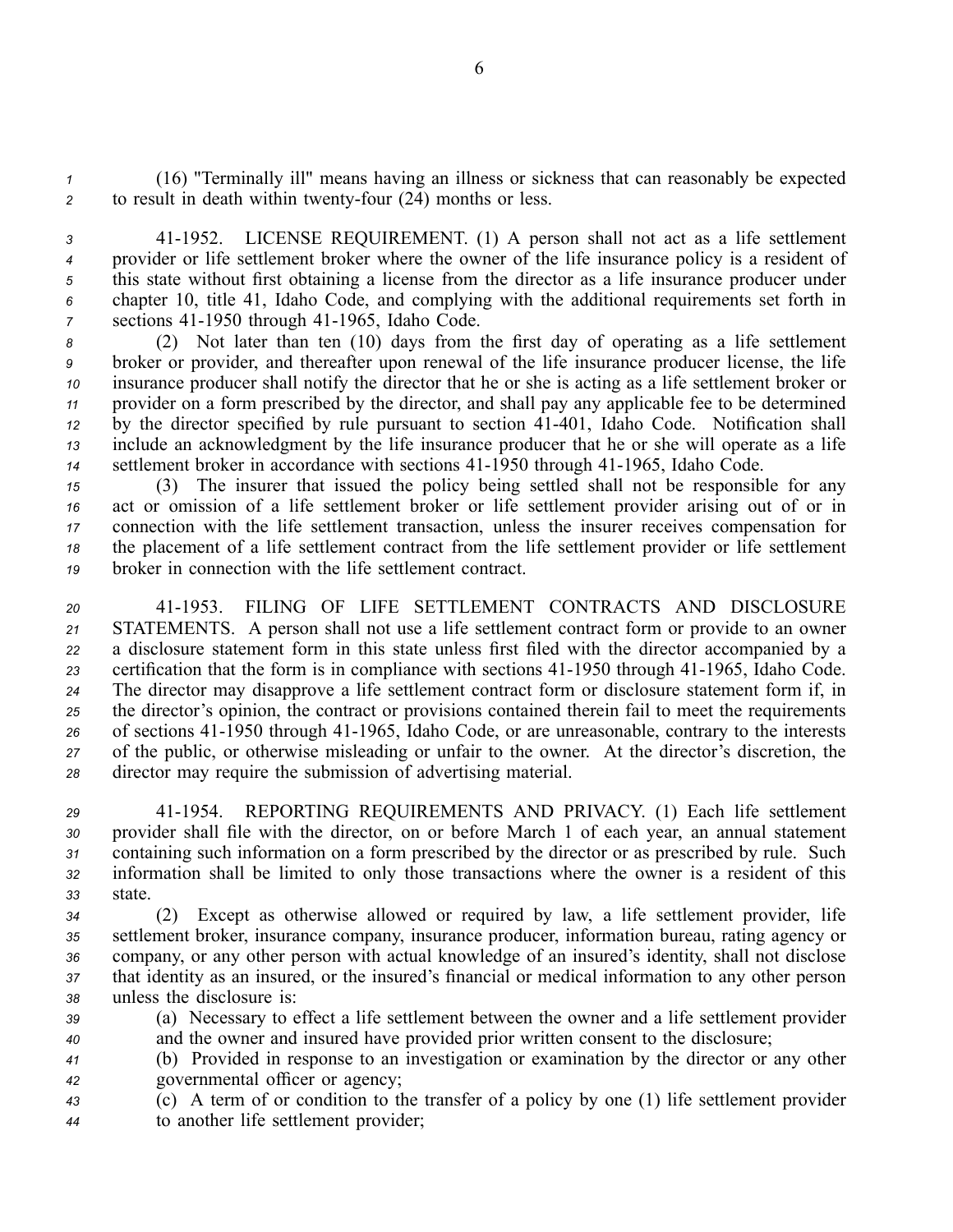*<sup>1</sup>* (d) Necessary to permit <sup>a</sup> financing entity, related provider trust or special purpose entity *<sup>2</sup>* to finance the purchase of policies by <sup>a</sup> life settlement provider and the owner and insured *<sup>3</sup>* have provided prior written consent to the disclosure;

- *<sup>4</sup>* (e) Necessary to allow the life settlement provider or life settlement broker or their *<sup>5</sup>* authorized representatives to make contacts for the purpose of determining health status;
- *<sup>6</sup>* (f) Required to purchase stop loss coverage or financial guaranty insurance; or
- *<sup>7</sup>* (g) Permitted by any other provision of applicable law.

*<sup>8</sup>* 411955. EXAMINATION AND RECORDS. (1) A person required to be licensed by <sup>9</sup> sections 41-1950 through 41-1965, Idaho Code, is subject to examination as authorized in *<sup>10</sup>* chapter 2, title 41, Idaho Code, and shall for five (5) years retain copies of all:

*<sup>11</sup>* (a) Proposed, offered and executed contracts, purchase agreements, underwriting *<sup>12</sup>* documents, policy forms, executed disclosure statements and applications from the date of *<sup>13</sup>* the proposal, offer or execution of the contract or purchase agreement, whichever is later;

*<sup>14</sup>* (b) All checks, drafts or other evidence and documentation related to the payment, *<sup>15</sup>* transfer, deposit or release of funds from the date of the transaction; and

*16* (c) All other records and documents related to the requirements of sections 41-1950 17 through 41-1965, Idaho Code.

*<sup>18</sup>* (2) The provisions of this section does not relieve <sup>a</sup> person of the obligation to produce *<sup>19</sup>* these documents to the director after the retention period has expired if the person has retained *<sup>20</sup>* the documents.

 (3) Records required to be retained by this section must be legible and complete and in accordance with section 2850107, Idaho Code, and may be retained in paper, photograph, microprocess, magnetic, mechanical, or electronic media, or by any process that accurately reproduces or forms <sup>a</sup> durable medium for the reproduction of <sup>a</sup> record.

 411956. DISCLOSURE TO OWNER UPON APPLICATION. With each application for <sup>a</sup> life settlement contract, <sup>a</sup> life settlement provider or life settlement broker shall provide the owner with at least the following disclosures no later than the time the application for the life settlement contract is signed by all parties. The disclosures shall be provided in <sup>a</sup> separate document that is signed by the owner and the life settlement provider or life settlement broker, and shall provide the following information:

*<sup>31</sup>* (1) There are possible alternatives to life settlement contracts including any accelerated *<sup>32</sup>* death benefits or policy loans offered under the owner's life insurance policy.

*<sup>33</sup>* (2) That <sup>a</sup> life settlement broker represents exclusively the owner, and not the insurer or *<sup>34</sup>* the life settlement provider, and owes <sup>a</sup> fiduciary duty to the owner, including <sup>a</sup> duty to act *<sup>35</sup>* according to the owner's instructions and in the best interest of the owner.

*<sup>36</sup>* (3) Some or all of the proceeds of the life settlement may be taxable under federal and *<sup>37</sup>* state law, and assistance should be sought from <sup>a</sup> professional tax advisor.

*<sup>38</sup>* (4) Proceeds of the life settlement could be subject to the claims of creditors.

*<sup>39</sup>* (5) Receipt of the proceeds of <sup>a</sup> life settlement may adversely affect the owner's *<sup>40</sup>* eligibility for medicaid or other governmen<sup>t</sup> benefits or entitlements, and advice should be *<sup>41</sup>* obtained from the appropriate governmen<sup>t</sup> agencies.

*<sup>42</sup>* (6) The owner has the right to rescind <sup>a</sup> life settlement contract within twenty (20) days *<sup>43</sup>* of the date it is executed by all parties. Rescission, if exercised by the owner, is effective only *<sup>44</sup>* if both notice of the rescission is given, and the owner repays all proceeds and any premiums,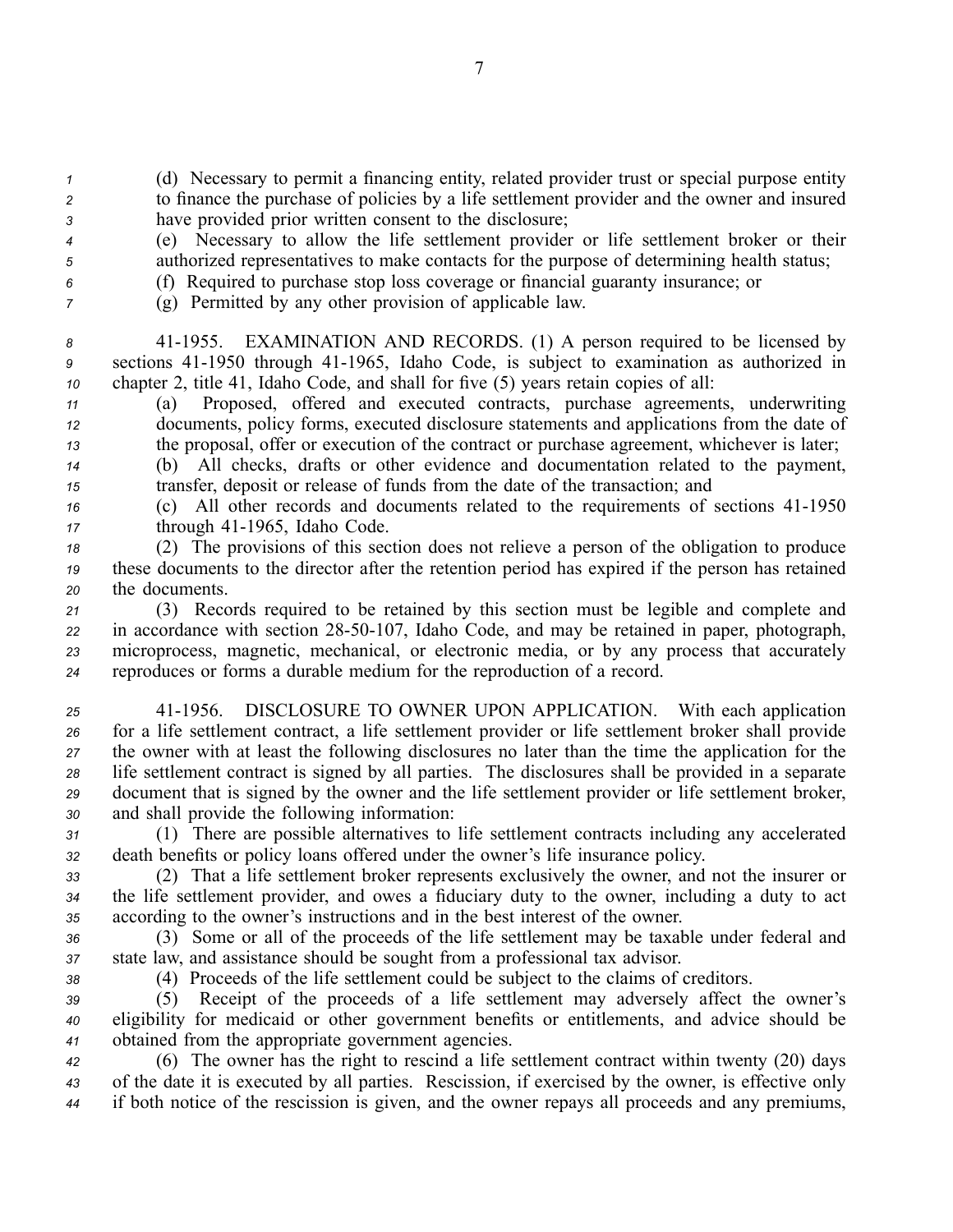loans and loan interest paid on account of the life settlement contract within the rescission period. If the insured dies during the rescission period, the life settlement contract shall be deemed to have been rescinded, subject to repaymen<sup>t</sup> by the owner or the owner's estate of all life settlement proceeds and any premiums, loans and loan interest.

 (7) Funds will be sent to the owner within three (3) business days after the life settlement provider has received the insurer or group administrator's written acknowledgment that ownership of the policy or interest in the certificate has been transferred and the beneficiary has been designated.

*<sup>9</sup>* (8) Entering into <sup>a</sup> life settlement contract may cause other rights or benefits, including *<sup>10</sup>* conversion rights and waiver of premium benefits that may exist under the policy or certificate, *<sup>11</sup>* to be forfeited by the owner. Assistance should be sought from <sup>a</sup> financial adviser.

*<sup>12</sup>* (9) Disclosure to an owner shall include distribution of <sup>a</sup> brochure describing the process *<sup>13</sup>* of life settlements. The national association of insurance commissioners (NAIC) form for the *14* brochure shall be used unless another form is developed or approved by the director.<br>
(10) The disclosure document shall contain the following language: "All medical.

 (10) The disclosure document shall contain the following language: financial or personal information solicited or obtained by <sup>a</sup> life settlement provider or life settlement broker about an insured, including the insured's identity or the identity of family members, <sup>a</sup> spouse or <sup>a</sup> significant other may be disclosed as necessary to effect the life settlement between the owner and the life settlement provider. If you are asked to provide this information, you will be asked to consent to the disclosure. The information may be provided to someone who buys the policy or provides funds for the purchase. You may be asked to renew your permission to share information every two (2) years."

 (11) Following execution of <sup>a</sup> life settlement contract, the insured may be contacted for the purpose of determining the insured's health status and to confirm the insured's residential 25 or business street address and telephone number, or as otherwise provided in sections 41-1950 26 through 41-1965, Idaho Code. This contact shall be limited to once every three (3) months if the insured has <sup>a</sup> life expectancy of more than one (1) year, and no more than once per month if the insured has <sup>a</sup> life expectancy of one (1) year or less. All such contacts shall be made only by <sup>a</sup> life settlement provider licensed in the state in which the owner resided at the time of the life settlement, or by the authorized representative of <sup>a</sup> duly licensed life settlement provider.

 411957. DISCLOSURE TO OWNER BY PROVIDER UPON SETTLEMENT CONTRACT. A life settlement provider shall provide the owner with at least the following disclosures prior to the time the owner signs the life settlement contract. The disclosures shall be conspicuously displayed in the life settlement contract or in <sup>a</sup> separate document signed by the owner and shall provide the following information:

*<sup>37</sup>* (1) The affiliation, if any, between the life settlement provider and the issuer of the *<sup>38</sup>* insurance policy to be settled;

*<sup>39</sup>* (2) The name, business address and telephone number of the life settlement provider;

 (3) If an insurance policy to be settled has been issued as <sup>a</sup> joint policy or involves family riders or any coverage of <sup>a</sup> life other than the insured under the policy to be settled, the possible loss of coverage on the other lives under the policy and shall be advised to consult with his or her insurance producer or the insurer issuing the policy for advice on the proposed life settlement;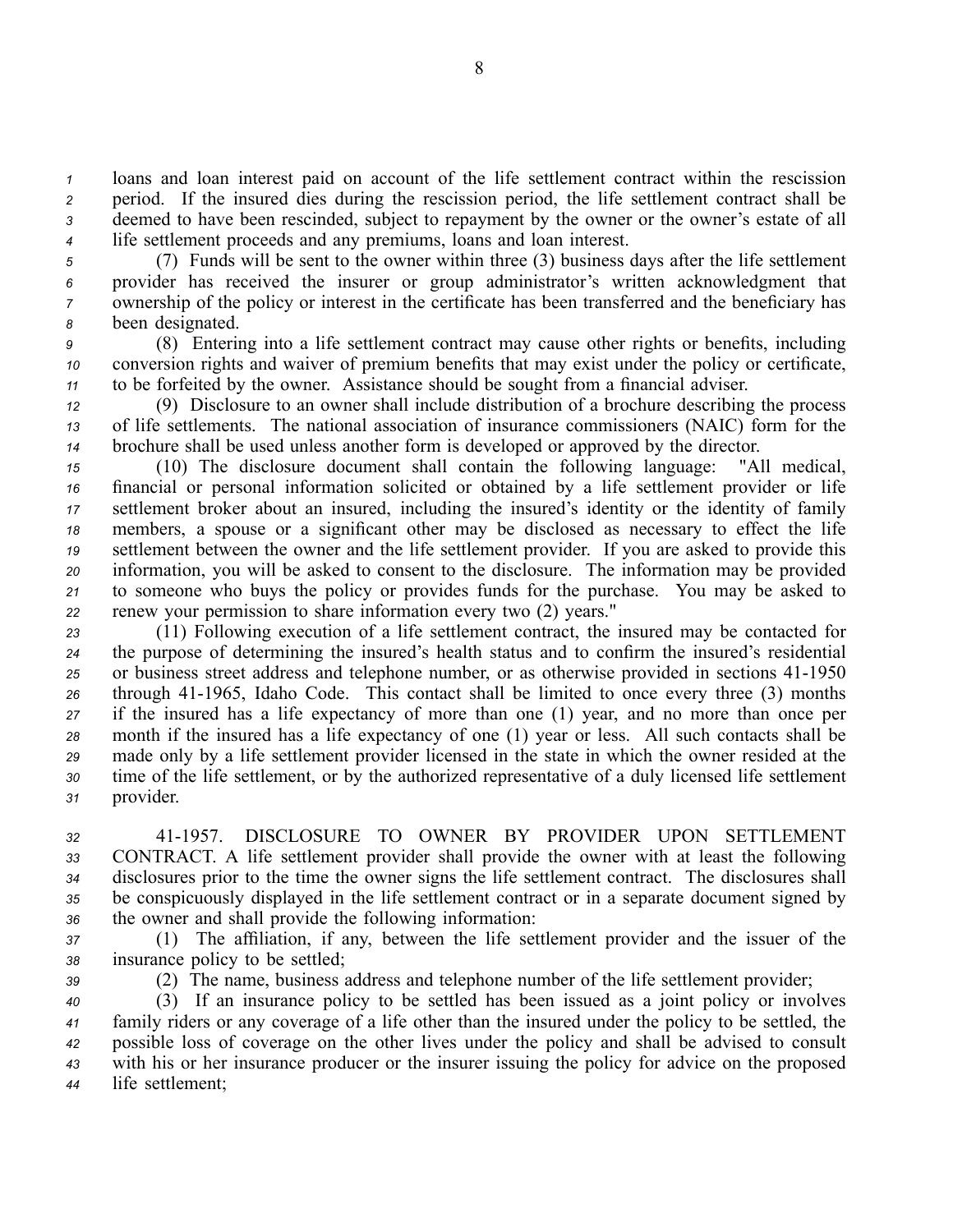(4) The dollar amount of the current death benefit payable under the policy or certificate. If known, the life settlement provider shall also disclose the availability of any additional guaranteed insurance benefits, the dollar amount of any accidental death and dismemberment benefits under the policy or certificate and the extent to which the owner's interest in those benefits will be transferred as <sup>a</sup> result of the life settlement contract; and

*<sup>6</sup>* (5) The name, business address and telephone number of the independent third party *<sup>7</sup>* escrow agent, and the fact that the owner may inspect or receive copies of the relevant escrow *<sup>8</sup>* or trust agreements or documents.

 411958. DISCLOSURE TO OWNER BY BROKER UPON SETTLEMENT CONTRACT. A life settlement broker shall provide the owner with at least the following disclosures prior to the time the owner signs the life settlement contract. The disclosures shall be conspicuously displayed in the life settlement contract or in <sup>a</sup> separate document signed by the owner and provide the following information:

*<sup>14</sup>* (1) The name, business address and telephone number of the life settlement broker;

*<sup>15</sup>* (2) A full, complete and accurate description of all offers, counteroffers, acceptances and *<sup>16</sup>* rejections relating to the proposed life settlement contract;

*<sup>17</sup>* (3) A written disclosure of any affiliations or contractual arrangements between the *<sup>18</sup>* life settlement broker and any person making an offer in connection with the proposed life *<sup>19</sup>* settlement contracts;

*<sup>20</sup>* (4) The amount and method of calculating the broker's compensation, which term *<sup>21</sup>* "compensation" includes anything of value to be paid or given to <sup>a</sup> life settlement broker for *<sup>22</sup>* the placement of <sup>a</sup> policy; and

*<sup>23</sup>* (5) Where any portion of the life settlement broker's compensation is taken from <sup>a</sup> *<sup>24</sup>* proposed life settlement offer, the total amount of the life settlement offer and the percentage of *<sup>25</sup>* the life settlement offer comprised by the life settlement broker's compensation.

 411959. NOTICE OF CHANGE BY PROVIDER. If the life settlement provider transfers ownership or changes the beneficiary of the insurance policy, the provider shall communicate in writing the change in ownership or beneficiary to the insured within twenty (20) days after the change.

*<sup>30</sup>* 411960. GENERAL RULES. (1) A life settlement provider entering into <sup>a</sup> life *<sup>31</sup>* settlement contract shall first obtain:

*<sup>32</sup>* (a) If the owner is the insured, <sup>a</sup> written statement from <sup>a</sup> licensed attending physician *<sup>33</sup>* that the owner is of sound mind and under no constraint or undue influence to enter into <sup>a</sup> *<sup>34</sup>* life settlement contract; and

*<sup>35</sup>* (b) A document in which the insured consents to the release of his or her medical records *<sup>36</sup>* to <sup>a</sup> licensed life settlement provider, life settlement broker and the insurance company *<sup>37</sup>* that issued the life insurance policy covering the life of the insured.

 (2) Within twenty (20) days after an owner executes documents necessary to transfer any rights under an insurance policy or within twenty (20) days of entering any agreement, option, promise or any other form of understanding, expressed or implied, to settle the policy, the life settlement provider shall give written notice to the insurer that issued that insurance policy that the policy has or will become <sup>a</sup> settled policy. The notice shall be accompanied by the documents required by subsection (3) of this section.

*<sup>44</sup>* (3) The life settlement provider shall deliver: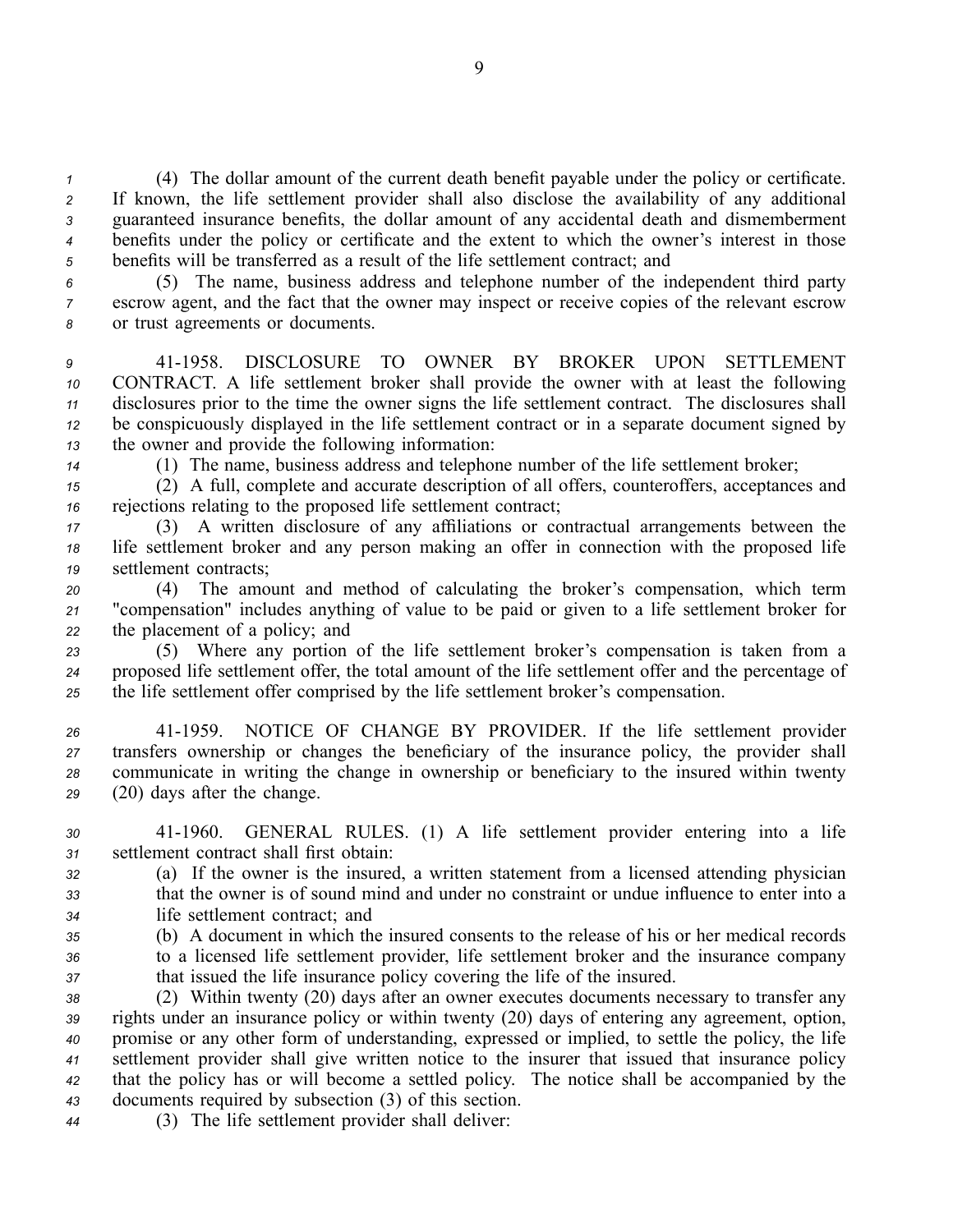- *<sup>1</sup>* (a) A copy of the medical release required under subsection (1)(b) of this section;
- *<sup>2</sup>* (b) A copy of the owner's application for the life settlement contract;
- *<sup>3</sup>* (c) The notice required under subsection (2) of this section; and
- 
- *<sup>4</sup>* (d) A reques<sup>t</sup> for verification of coverage to the insurer that issued the life policy that is *<sup>5</sup>* the subject of the life transaction. The NAIC's form for verification of coverage shall be *<sup>6</sup>* used unless another form is developed and approved by the director.

 (4) The insurer shall respond to <sup>a</sup> reques<sup>t</sup> for verification of coverage submitted on an approved form by <sup>a</sup> life settlement provider or life settlement broker within thirty (30) calendar days of the date the reques<sup>t</sup> is received and shall indicate whether, based on the medical evidence and documents provided, the insurer intends to pursue an investigation at that time regarding the validity of the insurance contract or possible fraud. The insurer shall accep<sup>t</sup> <sup>a</sup> reques<sup>t</sup> for verification of coverage made on an NAIC form or any other form approved by the director. The insurer shall accep<sup>t</sup> an original or facsimile or electronic copy of such reques<sup>t</sup> and any accompanying authorization signed by the owner. Failure by the insurer to meet its obligations under this subsection shall be a violation of section 41-1964, Idaho Code.

 (5) Prior to or at the time of execution of the life settlement contract, the life settlement provider shall obtain <sup>a</sup> witnessed document in which the owner consents to the life settlement contract, represents that the owner has <sup>a</sup> full and complete understanding of the life settlement contract, that he or she has <sup>a</sup> full and complete understanding of the benefits of the life insurance policy, acknowledges that he or she is entering into the life settlement contract freely and voluntarily and, for persons with <sup>a</sup> terminal or chronic illness or condition, acknowledges that the insured has <sup>a</sup> terminal or chronic illness and that the terminal or chronic illness or condition was diagnosed after the life insurance policy was issued.

*<sup>24</sup>* (6) If <sup>a</sup> life settlement broker performs these activities required of the life settlement *<sup>25</sup>* provider, the provider is deemed to have fulfilled the requirements of this section.

*<sup>26</sup>* (7) All medical information solicited or obtained by any licensee shall be subject to the *<sup>27</sup>* applicable provisions of state and federal law relating to confidentiality of medical information.

 (8) All life settlement contracts entered into in this state, or covering <sup>a</sup> resident of this state as owner, shall provide the owner with an absolute right to rescind the contract within twenty (20) calendar days of the date upon which the life settlement contract is executed by all parties. Rescission by the owner is conditioned upon the owner both giving notice and repaying to the life settlement provider within the rescission period all proceeds of the settlement and any premiums, loans and loan interest paid by or on behalf of the life settlement provider in connection with or as <sup>a</sup> consequence of the life settlement. If the insured dies during the rescission period, the life settlement contract shall be deemed to have been rescinded, subject to repaymen<sup>t</sup> to the life settlement provider or other person of all life settlement proceeds, and any premiums, loans and loan interest that have been paid by the life settlement provider or other person. In the event of any rescission, if the life settlement provider has paid commissions or other compensation to <sup>a</sup> life settlement broker in connection with the rescinded transaction, the life settlement broker shall refund all such commissions and compensation to the life settlement provider within five (5) business days following receipt of written demand from the life settlement provider, which demand shall be accompanied by either the owner's notice of rescission if rescinded at the election of the owner, or notice of the death of the insured if rescinded by reason of the death of the insured within the applicable rescission *<sup>45</sup>* period.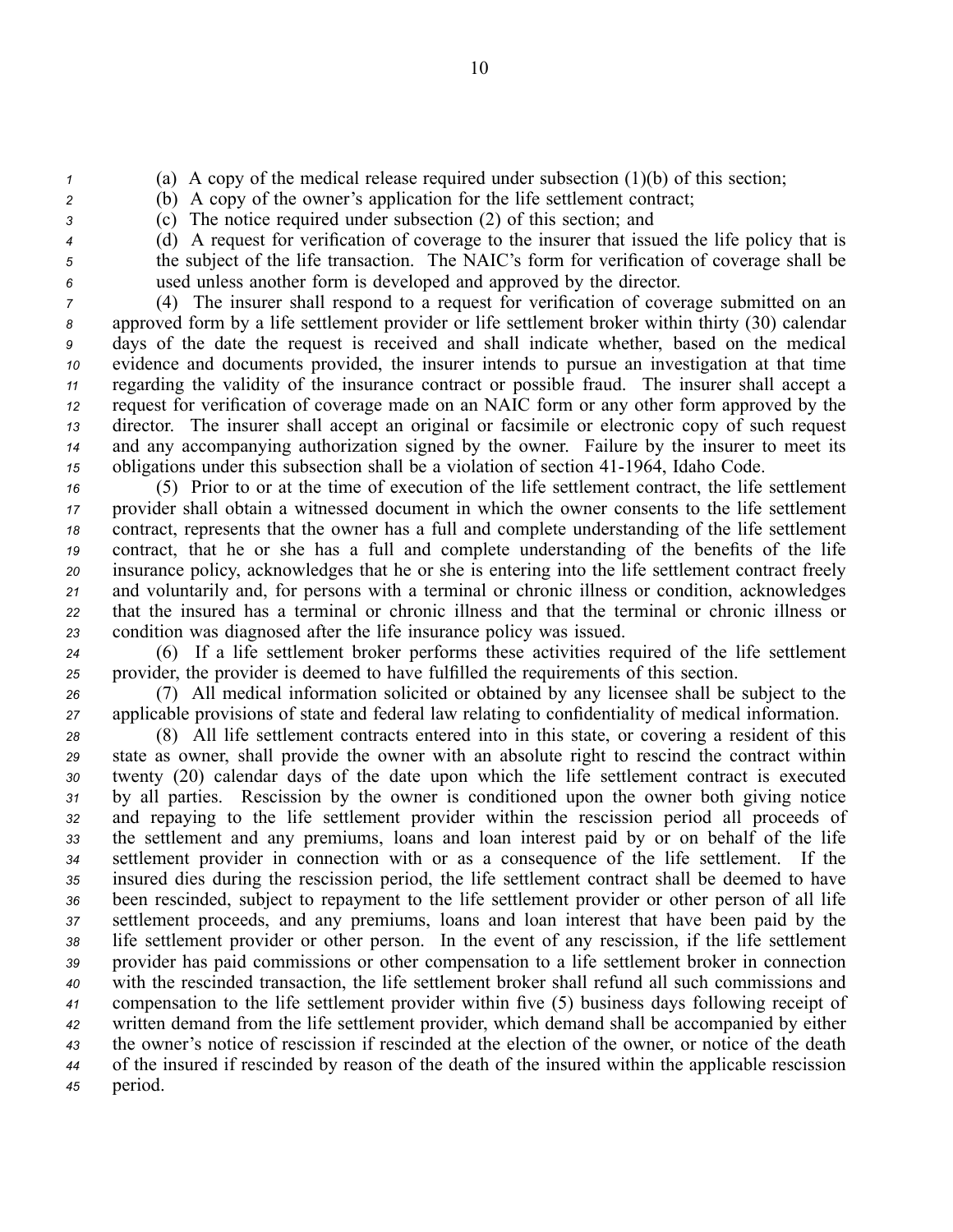(9) The life settlement provider shall instruct the owner to send the executed documents required to effect the change in ownership, assignment or change in beneficiary directly to an independent escrow agent. Within three (3) business days after the date the escrow agen<sup>t</sup> receives the documents, or from the date the life settlement provider receives the documents, if the owner erroneously provides the documents directly to the provider, the provider shall pay or transfer the proceeds of the life settlement into an escrow or trust account maintained in a state or federally-chartered financial institution whose deposits are insured by the federal deposit insurance corporation (FDIC). Upon paymen<sup>t</sup> of the settlement proceeds into the escrow account, the escrow agen<sup>t</sup> shall deliver the original change in ownership, assignment or change in beneficiary forms to the life settlement provider or related provider trust or other designated representative of the life settlement provider. Upon the escrow agent's receipt of the acknowledgment of the properly completed transfer of ownership, assignment or designation of beneficiary from the insurance company, the escrow agen<sup>t</sup> shall pay the settlement proceeds to the owner.

 (10) Failure to tender consideration to the owner for the life settlement contract within the time set forth in the disclosure pursuant to section 41-1956(7), Idaho Code, renders the life settlement contract voidable by the owner for lack of consideration until the time consideration is tendered to and accepted by the owner.

 (11) Contacts with the insured for the purpose of determining the health status of the insured by the life settlement provider or life settlement broker after the life settlement has occurred shall only be made by the life settlement provider or broker licensed in this state or its authorized representatives and shall be limited to once every three (3) months for insureds with <sup>a</sup> life expectancy of more than one (1) year, and to no more than once per month for insureds with <sup>a</sup> life expectancy of one (1) year or less. The provider or broker shall explain the procedure for these contacts at the time the life settlement contract is entered into. The limitations set forth in this subsection shall not apply to any contacts with an insured for reasons other than determining the insured's health status. Life settlement providers and life settlement brokers shall be responsible for the actions of their authorized representatives.

 411961. PERMITTED LIFE SETTLEMENTS AND SUPPORTING 30 DOCUMENTATION. (1) It is a violation of the provisions of sections 41-1950 through 411965, Idaho Code, for any person to enter into <sup>a</sup> life settlement contract at any time prior to the issuance of <sup>a</sup> policy which is the subject of <sup>a</sup> life settlement contract or within <sup>a</sup> two (2) year period commencing with the date of issuance of the insurance policy or certificate unless the owner certifies to the life settlement provider that one (1) or more of the following conditions have been met within the two (2) year period:

 (a) The policy was issued upon the owner's exercise of conversion rights arising out of <sup>a</sup> group or individual policy, provided the total of the time covered under the conversion 38 policy plus the time covered under the prior policy is at least twenty-four (24) months. The time covered under <sup>a</sup> group policy shall be calculated without regard to any change in insurance carriers, provided the coverage has been continuous and under the same group sponsorship;

*<sup>42</sup>* (b) As par<sup>t</sup> of the certification, the owner submits independent evidence to the life *<sup>43</sup>* settlement provider that one (1) or more of the following conditions have been met within *<sup>44</sup>* the two (2) year period:

*<sup>45</sup>* (i) The owner or insured is terminally or chronically ill;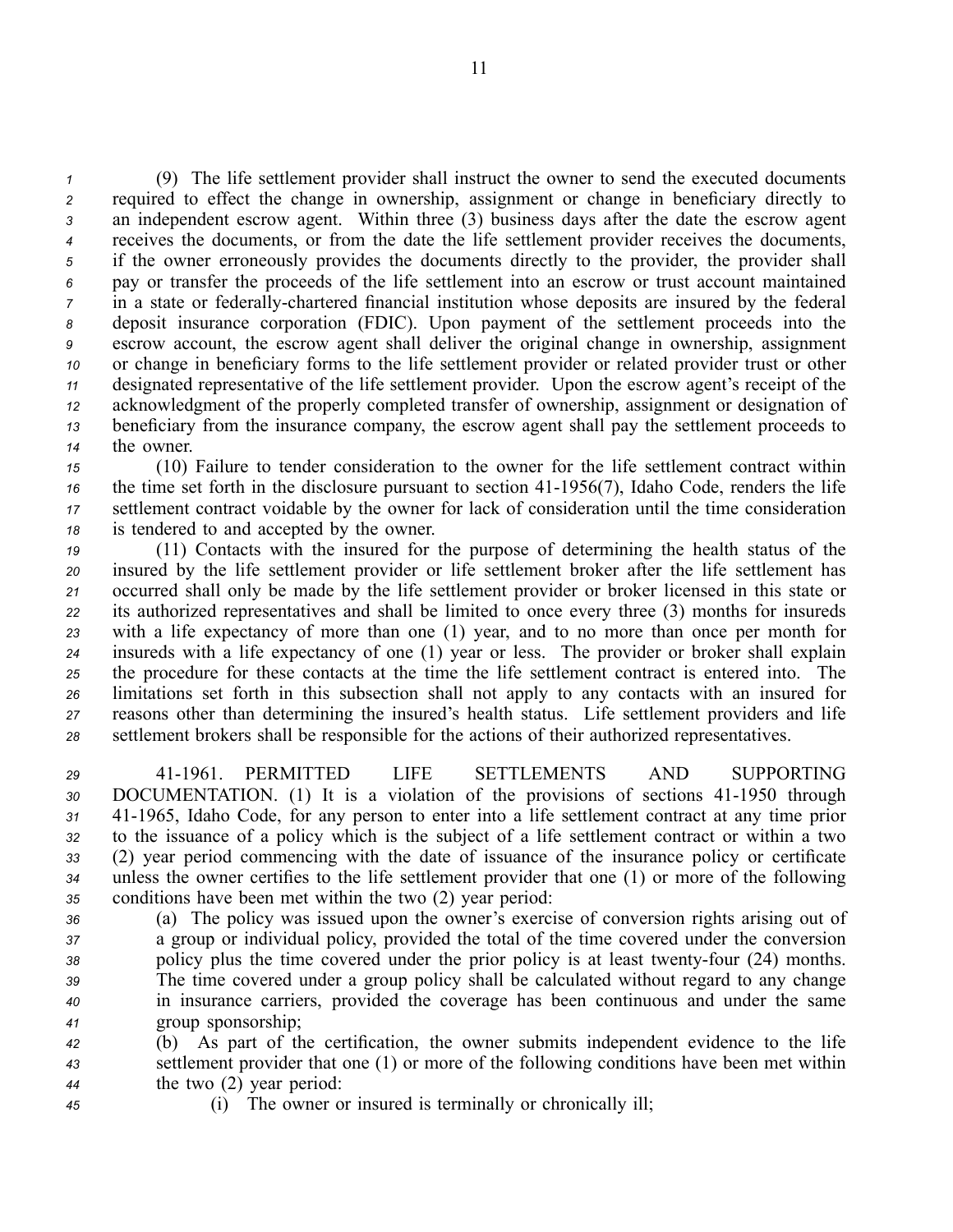- *<sup>1</sup>* (ii) The owner's spouse dies;
- *<sup>2</sup>* (iii) The owner divorces his or her spouse;
- *3* (iv) The owner retires from full-time employment;
- *<sup>4</sup>* (v) The owner becomes physically or mentally disabled and <sup>a</sup> physician *5* determines that the disability prevents the owner from maintaining full-time *<sup>6</sup>* employment; or
- *<sup>7</sup>* (vi) A final order, judgment or decree is entered by <sup>a</sup> court of competent *<sup>8</sup>* jurisdiction on the application of <sup>a</sup> creditor or the owner, adjudicating the owner *<sup>9</sup>* bankrupt or insolvent, or approving <sup>a</sup> petition seeking reorganization of the owner *<sup>10</sup>* or appointing <sup>a</sup> receiver, trustee or liquidator to all or <sup>a</sup> substantial par<sup>t</sup> of the *<sup>11</sup>* owner's assets.

 (2) Copies of the independent evidence described in subsection (1)(b) of this section and documents required in section 411960(1) through (5), Idaho Code, shall be submitted to the insurer when the life settlement provider or other party entering into <sup>a</sup> life settlement contract with an owner submits <sup>a</sup> reques<sup>t</sup> to the insurer for verification of coverage. The copies shall be accompanied by <sup>a</sup> letter of attestation from the life settlement provider that the copies are true and correct copies of the documents received by the life settlement provider.

 (3) If the life settlement provider submits to the insurer <sup>a</sup> copy of the owner or insured's certification described in and the independent evidence required by subsection (1)(b) of this section when the provider submits <sup>a</sup> reques<sup>t</sup> to the insurer to effect the transfer of the policy or certificate to the life settlement provider, the copy shall be deemed to conclusively establish that the life settlement contract satisfies the requirements of this section and the insurer shall timely respond to the request.

 (4) No insurer may, as <sup>a</sup> condition of responding to <sup>a</sup> reques<sup>t</sup> for verification of coverage or effecting the transfer of <sup>a</sup> policy pursuan<sup>t</sup> to <sup>a</sup> life settlement contract, require that the owner, insured, life settlement provider or life settlement broker sign any forms, disclosures, consent or waiver form that has not been filed with the director for use in connection with life settlement contracts in this state.

 (5) Upon receipt of <sup>a</sup> properly completed reques<sup>t</sup> for change of ownership or beneficiary of <sup>a</sup> policy, the insurer shall respond in writing within thirty (30) days with written acknowledgment confirming that the change has been effected or specifying the reasons why the requested change cannot be processed. The insurer shall not unreasonably delay effecting change of ownership or beneficiary and shall not otherwise seek to interfere with any life settlement contract lawfully entered into in this state.

*<sup>35</sup>* 411962. PROHIBITED PRACTICES AND CONFLICTS OF INTEREST. (1) It is <sup>a</sup> 36 violation of the provisions of sections 41-1950 through 41-1965, Idaho Code, for any person to *<sup>37</sup>* engage in any act that constitutes or promotes <sup>a</sup> STOLI regarding any resident of this state.

 (2) With respec<sup>t</sup> to any life settlement contract or insurance policy, no life settlement broker knowingly shall solicit an offer from, effectuate <sup>a</sup> life settlement with or make <sup>a</sup> sale to any life settlement provider, life settlement purchaser, financing entity or related provider trust that is an affiliate of such life settlement broker unless such relationship is first disclosed to the *42* owner.

*<sup>43</sup>* (3) With respec<sup>t</sup> to any life settlement contract or insurance policy, no life settlement *<sup>44</sup>* provider knowingly shall enter into <sup>a</sup> life settlement contract with an owner, if, in connection *<sup>45</sup>* with such life settlement contract, anything of value will be paid to <sup>a</sup> life settlement broker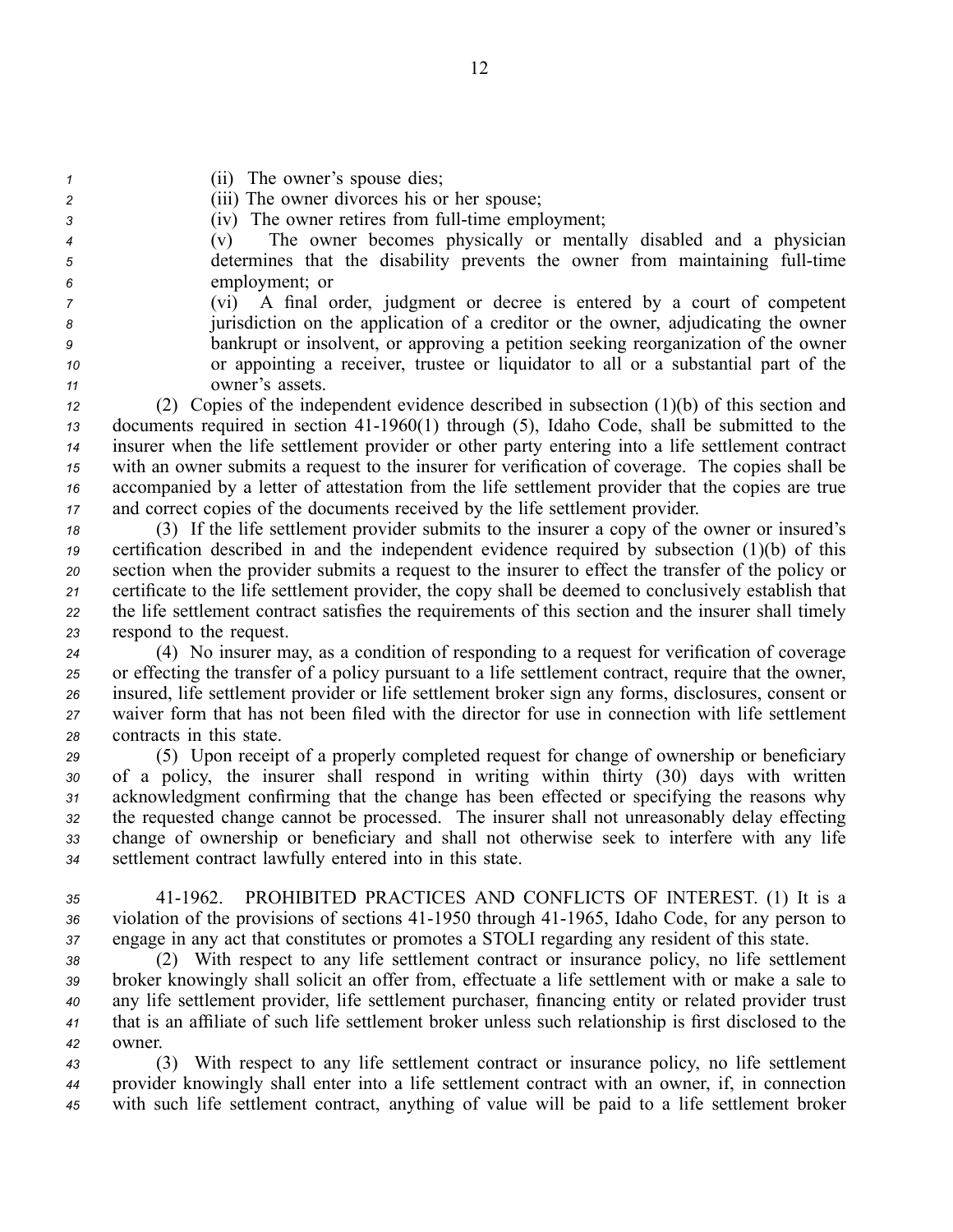*<sup>1</sup>* that is an affiliate of such life settlement provider or any investor, financing entity or related *<sup>2</sup>* provider trust that is involved in such life settlement contract unless such relationship is first *<sup>3</sup>* disclosed to the owner.

 (4) No person shall enter into <sup>a</sup> premium finance agreemen<sup>t</sup> with any other person or affiliate thereof pursuan<sup>t</sup> to which such person shall receive any proceeds, fees or other consideration, directly or indirectly, from the policy or owner of the policy or any other person with respec<sup>t</sup> to the premium finance agreemen<sup>t</sup> or any life settlement contract or other transaction related to such policy that are in addition to the amounts required to pay the principal, interest and service charges related to policy premiums pursuan<sup>t</sup> to the premium finance agreemen<sup>t</sup> or subsequent sale of such agreement; provided further that any payments, charges, fees or other amounts in addition to the amounts required to pay the principal, interest and service charges related to policy premiums paid under the premium finance agreemen<sup>t</sup> shall be remitted to the original owner of the policy or to his or her estate if he or she is not living at the time of the determination of overpayment.

*<sup>15</sup>* (5) In the solicitation, application or issuance of <sup>a</sup> life insurance policy, no person shall <sup>16</sup> employ any device, scheme or artifice that would result in a violation of section 41-1804, Idaho *<sup>17</sup>* Code.

 (6) No life settlement provider shall enter into <sup>a</sup> life settlement contract unless the life settlement promotional, advertising and marketing materials, as may be prescribed by rule, have been filed with the director. In no event shall any marketing materials expressly reference that the insurance is "free" for any period of time. The inclusion of any reference in the marketing materials that would cause an owner to reasonably believe that the insurance is free for any 23 period of time shall be considered a violation of the provisions of sections 41-1950 through 411965, Idaho Code.

 (7) No life insurance producer, insurance company, life settlement broker or life settlement provider shall make any statement or representation to the applicant or policyholder in connection with the sale or financing of <sup>a</sup> life insurance policy to the effect that the insurance is free or without cost to the policyholder for any period of time unless provided in the policy.

 411963. ADVERTISING FOR LIFE SETTLEMENTS. No person required to be 30 licensed pursuant to sections 41-1950 through 41-1965, Idaho Code, shall engage in any false or misleading advertising, solicitation, or practice. In no case shall <sup>a</sup> life settlement broker or provider directly or indirectly market, advertise, solicit or otherwise promote the purchase of <sup>a</sup> new policy with the primary emphasis on settling the policy or use the words "free," "no cost" or words of similar import in the marketing, advertising, soliciting, or otherwise promoting of the purchase of <sup>a</sup> policy.

*<sup>36</sup>* 411964. PENALTY UNFAIR TRADE PRACTICES. A violation of the provisions of 37 sections 41-1950 through 41-1965, Idaho Code, shall be considered an unfair trade practice *<sup>38</sup>* under chapter 13, title 41, Idaho Code, subject to the penalties contained in that chapter.

*<sup>39</sup>* 411965. AUTHORITY TO PROMULGATE RULES. The director shall have the 40 authority to promulgate rules implementing the provisions of sections 41-1950 through 41 41-1964, Idaho Code.

*<sup>42</sup>* SECTION 2. The provisions of this act are hereby declared to be severable and if any *<sup>43</sup>* provision of this act or the application of such provision to any person or circumstance is